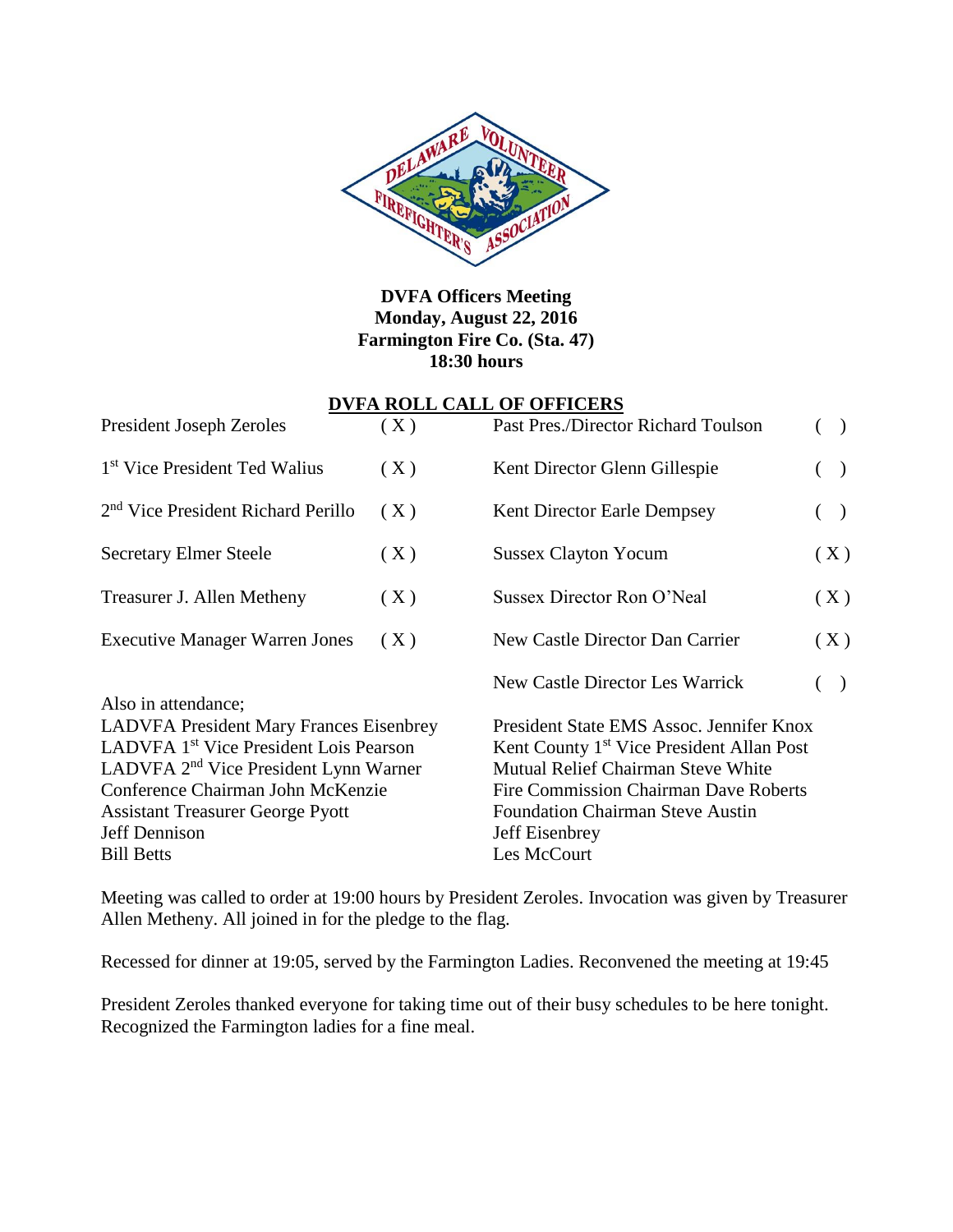### **ASSOCIATIONS GREETINGS AND REMARKS:**

- LADVFA: President Mary Frances Eisenbrey: Thanks for the recognition. Greetings from the Ladies Association. 1<sup>st</sup> Vice President Pearson and 2<sup>nd</sup> Vice President Warner are also in attendance
- DSFCA: President Phil Pennington: (absent) Director Jeff Dennison reported that the Officers would be meeting Thursday night to sign their contract with Cheswold.
- DSFPA: President Alvin Schmick: (absent) Jeff Dennison reported that their numbers for Conference are up a little.
- DSEMSA: President Jennifer Knox: Greetings from the EMS Association. Allan Post stated that the numbers for the CEU classes are down this year, due to the new standards.

## **OFFICER REPORTS:**

President Joe Zeroles:

- Thanked everyone for coming tonight
- Numbers for the Conference are looking pretty good
- The 3 Presidents attended the Virginia Convention last week
- 1 st Vice President Ted Walius:
	- For the record, **"Yes, I am ready"**
	- Attended Virginia Convention last week. Much different than what we have
- 2<sup>nd</sup> Vice President Richard Perillo:
	- Thanks to everyone for their hard work

Secretary Elmer Steele:

- Working on Conference issues and minor problems
- Major problem this year on getting final numbers
- Some new people on committees is part of the problem. No guidance

Treasurer Allen Metheny:

- Need to proceed with the proposed trophy list
- Just completed FY17' budget
- Would like to have a letter from this Association, nominating and supporting him for another 2 year term as Secretary/Treasurer of NVFC. *Motion by Allan Post and seconded by Clay Yocum to send a letter to NVFC nominating and supporting Allen for the 2 year Secretary/Treasurer position*
- Allen brought up an issue regarding the equalization money for Kent and Sussex Counties. Apparently the State is not using the correct formula to calculate the funding and over the past 3 years we are about \$900,000.00 short of what should have been received. This issue needs to be addressed.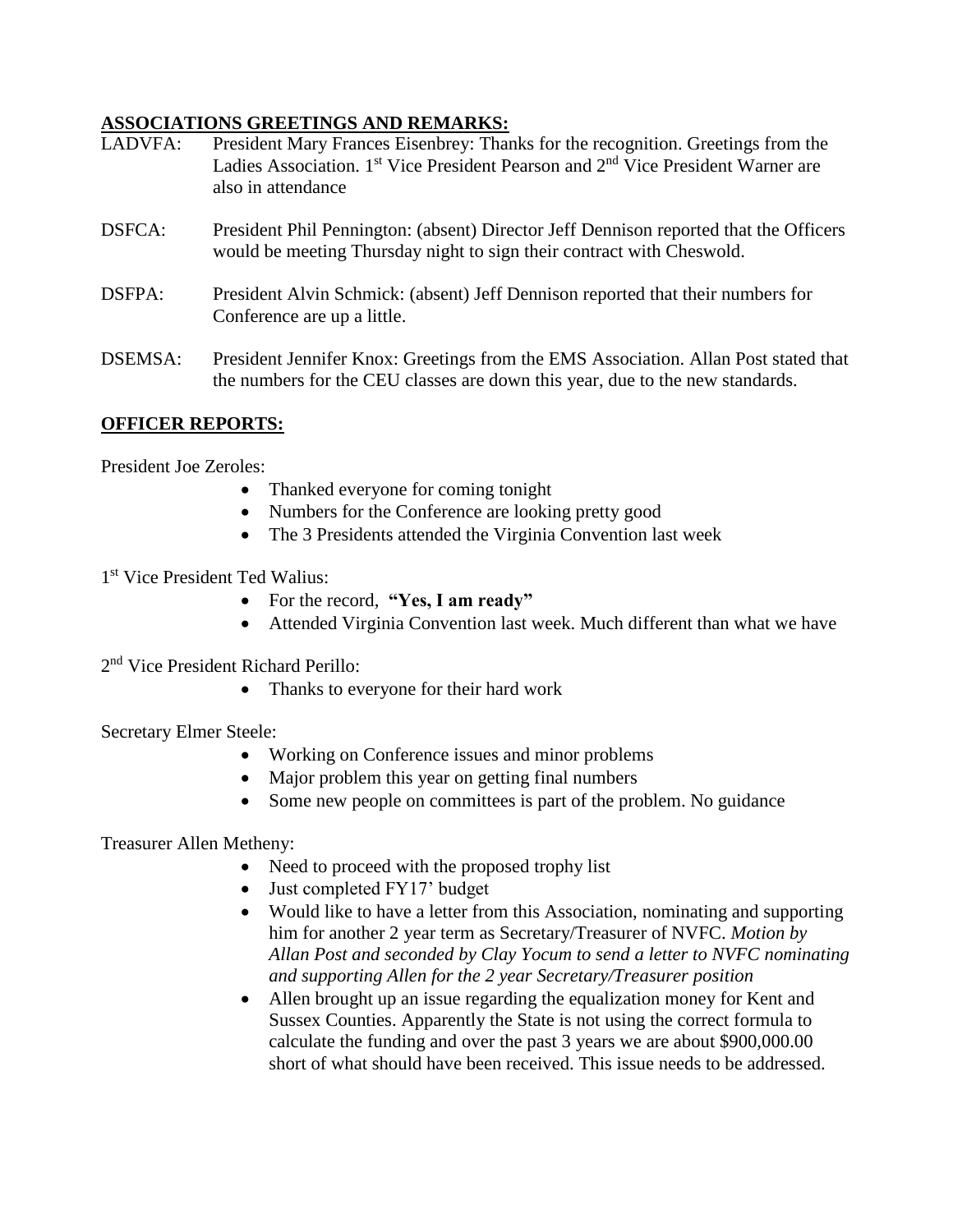Fire Commission Dave Roberts:

- Received \$50,000.00 for ballistic vests. Will come up with a way to disperse these funds very soon
- Tom DiCristofaro and Alan Robinson terms as Commissioners are up. They have both expressed a desire to serve another term and will be re-appointed.

Conference Chairman John McKenzie:

- Several bumps in the road this year
- Chief's dinner/meeting contract will be signed on Thursday
- South Lot for pre-judging is not available. Looking for an alternate spot
- All seminars are a go. Will take walk-ins now
- Souvenirs are in. He showed samples of each item

Mutual Relief Chairman Steve White:

- Meeting on Thursday night to review the policy for the upcoming year
- Looking forward to Conference
- Delegates/Alternates need to be present to vote on the new policy

DVFA Foundation Steve Austin:

- Steve reported that they have until 8/31 to apply for their usual grant from Mid-Del. Should be no problem in meeting that time frame.
- The foundation will award a scholarship this year, since they have some extra money that needs to be used

Out-of-State Coordinator Steve Austin:

- Unable to attend West Virginia Convention
- Did attend Virginia Convention
- Planning to attend Pennsylvania Convention

#### **Directors:**

Past President/ Director Rich Toulson:

 $\bullet$  (absent)

Kent County Director Glenn Gillespie:

• (absent)

Kent County Director Earle Dempsey:

- (absent)
- 1<sup>st</sup> Vice President Allan Post reported that Kent County is working on their fire prevention packets and will be taking them to the schools very soon

Sussex County Director Clay Yocum:

• Looking forward to Conference